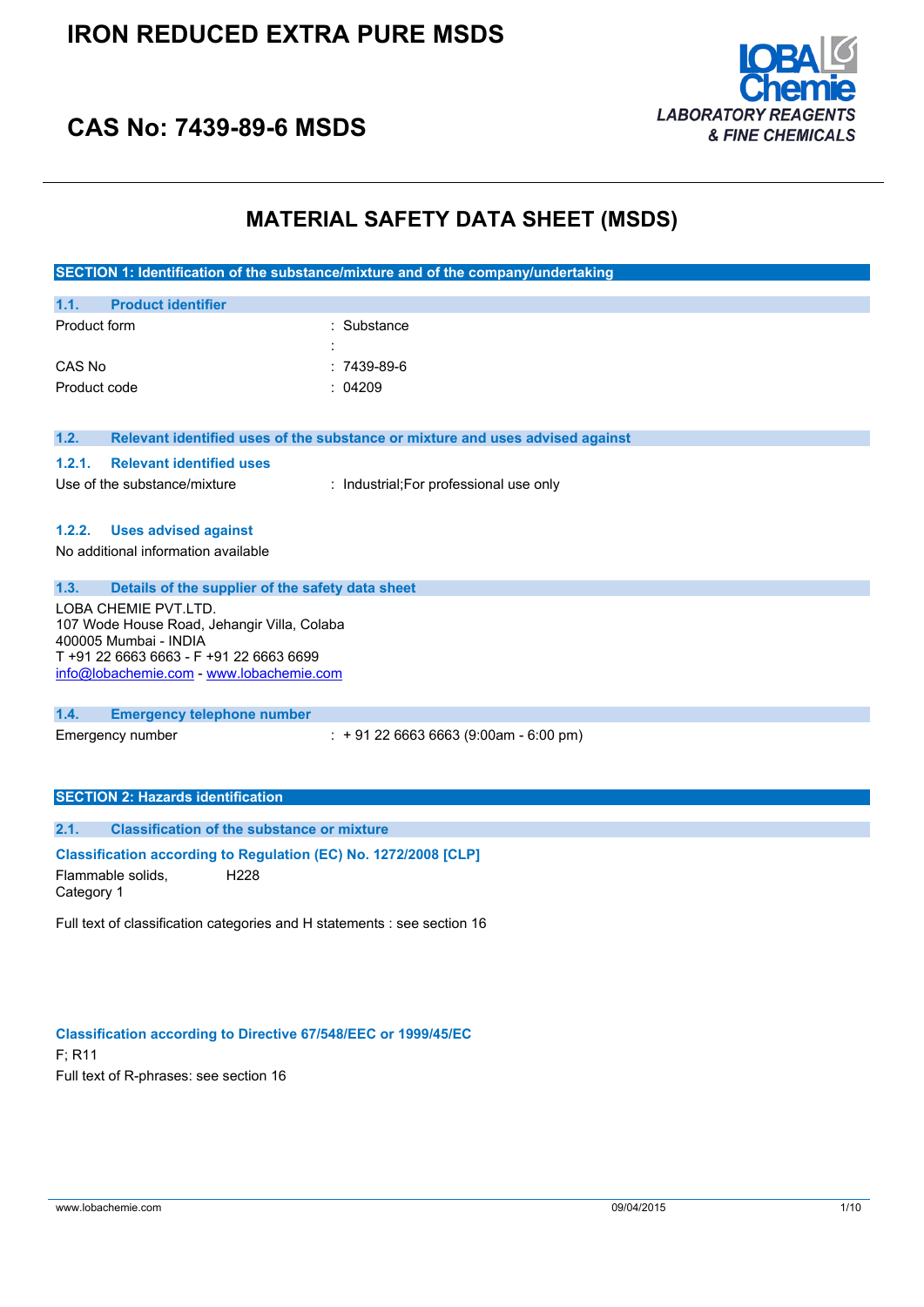Safety Data Sheet

### **Adverse physicochemical, human health and environmental effects**

No additional information available

| 2.2.<br><b>Label elements</b>                              |                                                                                                                                                                                                                                                                                                                                                                                   |
|------------------------------------------------------------|-----------------------------------------------------------------------------------------------------------------------------------------------------------------------------------------------------------------------------------------------------------------------------------------------------------------------------------------------------------------------------------|
| Labelling according to Regulation (EC) No. 1272/2008 [CLP] |                                                                                                                                                                                                                                                                                                                                                                                   |
| Hazard pictograms (CLP)                                    | GHS02                                                                                                                                                                                                                                                                                                                                                                             |
| Signal word (CLP)                                          | : Danger                                                                                                                                                                                                                                                                                                                                                                          |
| Hazard statements (CLP)                                    | : H228 - Flammable solid                                                                                                                                                                                                                                                                                                                                                          |
| Precautionary statements (CLP)                             | : P210 - Keep away from heat, hot surfaces, sparks, open flames and other ignition<br>sources. No smoking<br>P240 - Ground/bond container and receiving equipment<br>P241 - Use explosion-proof electrical/ventilating/lighting/ equipment<br>P280 - Wear protective gloves/protective clothing/eye protection/face protection<br>P370+P378 - In case of fire: Use  to extinguish |

| 2.3. | <b>Other hazards</b> |
|------|----------------------|
|      |                      |

#### No additional information available

|        | <b>SECTION 3: Composition/information on ingredients</b> |
|--------|----------------------------------------------------------|
|        |                                                          |
| 3.1.   | <b>Substance</b>                                         |
| Name   | $\pm$ IRON REDUCED EXTRA PURE                            |
| CAS No | $: 7439-89-6$                                            |

Full text of R- and H-phrases: see section 16

| 3.2.           | <b>Mixture</b>                           |                                                                                                                                                                                     |
|----------------|------------------------------------------|-------------------------------------------------------------------------------------------------------------------------------------------------------------------------------------|
| Not applicable |                                          |                                                                                                                                                                                     |
|                |                                          |                                                                                                                                                                                     |
|                | <b>SECTION 4: First aid measures</b>     |                                                                                                                                                                                     |
|                |                                          |                                                                                                                                                                                     |
| 4.1.           | <b>Description of first aid measures</b> |                                                                                                                                                                                     |
|                | First-aid measures after inhalation      | : Remove person to fresh air and keep comfortable for breathing. Give oxygen or<br>artificial respiration if necessary. If you feel unwell, seek medical advice.                    |
|                | First-aid measures after skin contact    | : Wash skin with plenty of water. If skin irritation occurs: Get medical advice/attention.                                                                                          |
|                | First-aid measures after eye contact     | : Remove contact lenses, if present and easy to do. Continue rinsing. Rinse cautiously<br>with water for several minutes. If eye irritation persists: Get medical advice/attention. |
|                | First-aid measures after ingestion       | : Rinse mouth out with water. If you feel unwell, seek medical advice.                                                                                                              |

#### **4.2. Most important symptoms and effects, both acute and delayed**

No additional information available

#### **4.3. Indication of any immediate medical attention and special treatment needed**

No additional information available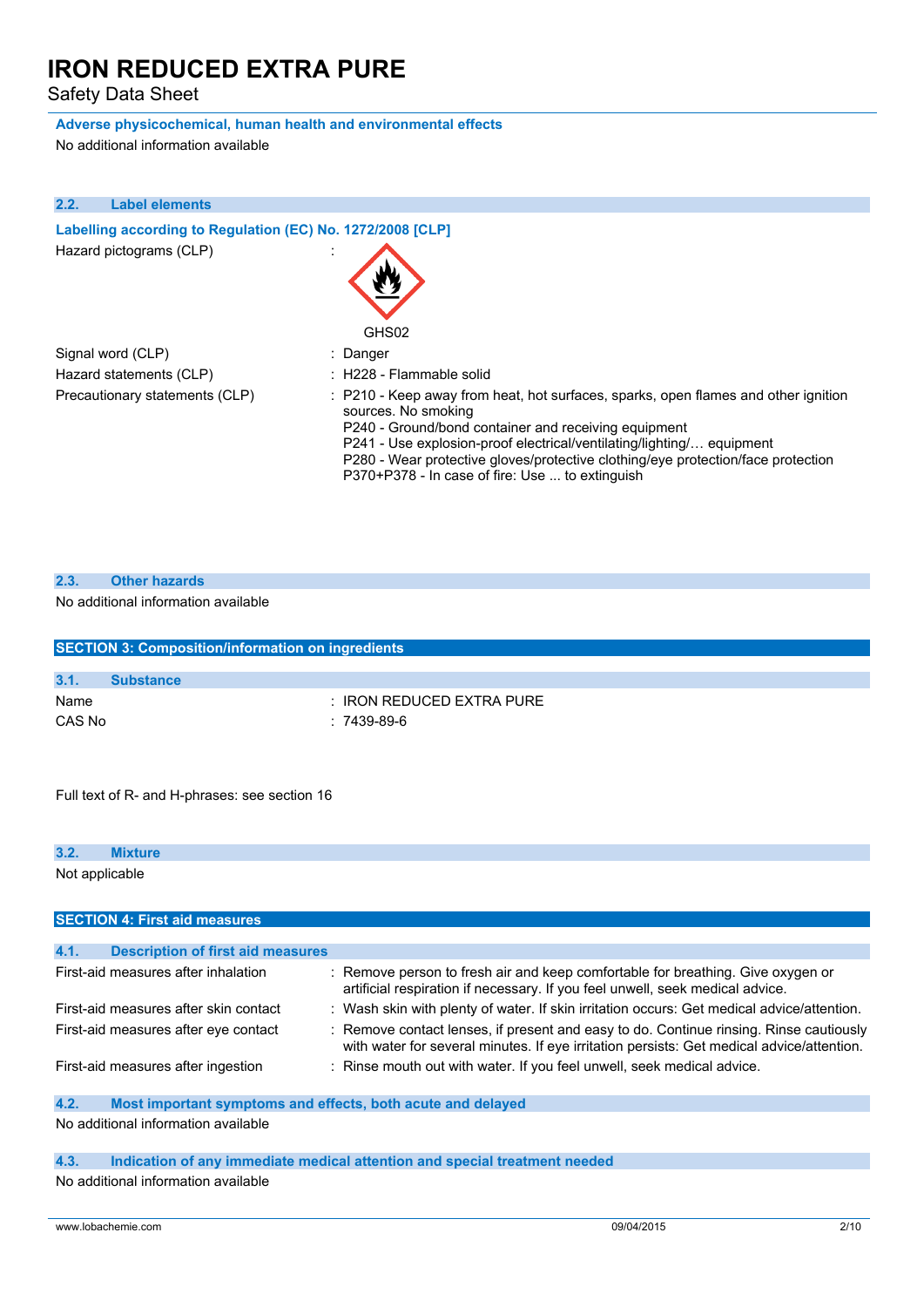Safety Data Sheet

| <b>SECTION 5: Firefighting measures</b>                                                           |                                                                                                                   |
|---------------------------------------------------------------------------------------------------|-------------------------------------------------------------------------------------------------------------------|
| 5.1.<br><b>Extinguishing media</b>                                                                |                                                                                                                   |
| Suitable extinguishing media                                                                      | : Water spray. dry chemical powder, alcohol-resistant foam, carbon dioxide (CO2).                                 |
| Unsuitable extinguishing media                                                                    | : Do not use a heavy water stream.                                                                                |
|                                                                                                   |                                                                                                                   |
| 5.2.<br>Special hazards arising from the substance or mixture<br>Fire hazard                      | : Flammable solid.                                                                                                |
| Explosion hazard                                                                                  | : May form flammable/explosive vapour-air mixture.                                                                |
|                                                                                                   |                                                                                                                   |
| 5.3.<br><b>Advice for firefighters</b>                                                            |                                                                                                                   |
| Firefighting instructions                                                                         | : Use water spray or fog for cooling exposed containers.                                                          |
| Protection during firefighting                                                                    | Do not attempt to take action without suitable protective equipment.                                              |
| <b>SECTION 6: Accidental release measures</b>                                                     |                                                                                                                   |
| 6.1.                                                                                              | Personal precautions, protective equipment and emergency procedures                                               |
| General measures                                                                                  | : Remove ignition sources. Use special care to avoid static electric charges. No naked                            |
|                                                                                                   | lights. No smoking.                                                                                               |
| 6.1.1.<br>For non-emergency personnel                                                             |                                                                                                                   |
| <b>Emergency procedures</b>                                                                       | : Do not breathe dust.                                                                                            |
|                                                                                                   |                                                                                                                   |
| For emergency responders<br>6.1.2.<br>Protective equipment                                        | : Use personal protective equipment as required.                                                                  |
| <b>Emergency procedures</b>                                                                       | : Keep away from combustible material. Evacuate unnecessary personnel.                                            |
|                                                                                                   |                                                                                                                   |
| <b>Environmental precautions</b><br>6.2.                                                          |                                                                                                                   |
| Avoid release to the environment.                                                                 |                                                                                                                   |
| 6.3.<br>Methods and material for containment and cleaning up                                      |                                                                                                                   |
| Methods for cleaning up                                                                           | : Clear up rapidly by scoop or vacuum.                                                                            |
|                                                                                                   |                                                                                                                   |
| <b>Reference to other sections</b><br>6.4.                                                        |                                                                                                                   |
| No additional information available                                                               |                                                                                                                   |
| <b>SECTION 7: Handling and storage</b>                                                            |                                                                                                                   |
| 7.1.<br><b>Precautions for safe handling</b>                                                      |                                                                                                                   |
| Additional hazards when processed                                                                 | : Handle empty containers with care because residual vapours are flammable.                                       |
| Precautions for safe handling                                                                     | : No naked lights. No smoking.                                                                                    |
|                                                                                                   |                                                                                                                   |
| 7.2.<br>Conditions for safe storage, including any incompatibilities<br><b>Technical measures</b> | : Proper grounding procedures to avoid static electricity should be followed.                                     |
|                                                                                                   | Ground/bond container and receiving equipment. Use explosion-proof<br>electrical/ventilating/lighting/ equipment. |
| Storage conditions                                                                                | : Heat sources. Direct sunlight. Keep in fireproof place.                                                         |
| <b>Specific end use(s)</b><br>7.3.                                                                |                                                                                                                   |
| No additional information available                                                               |                                                                                                                   |
| <b>SECTION 8: Exposure controls/personal protection</b>                                           |                                                                                                                   |
| 8.1.<br><b>Control parameters</b>                                                                 |                                                                                                                   |
|                                                                                                   |                                                                                                                   |

No additional information available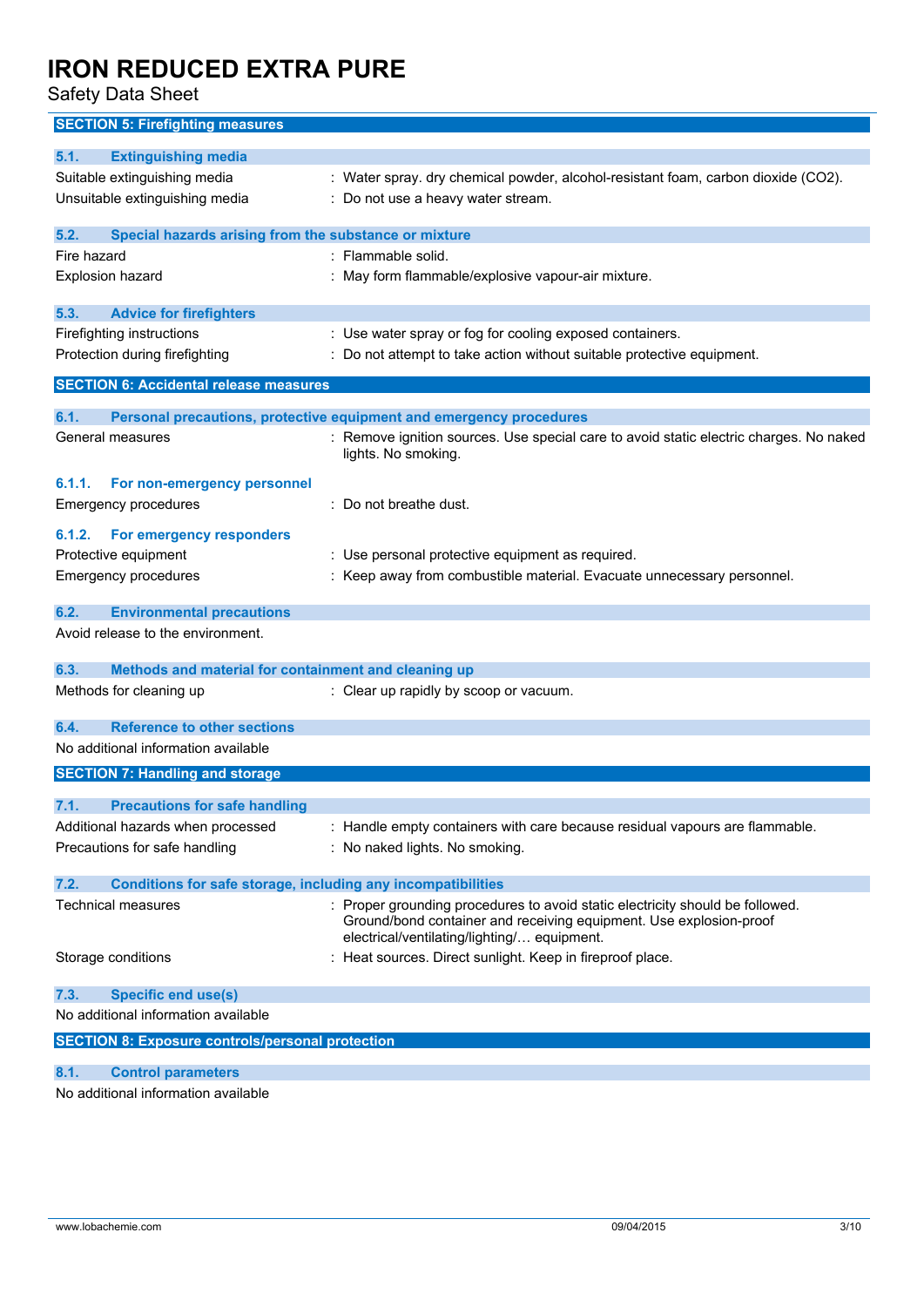Safety Data Sheet

| 8.2.<br><b>Exposure controls</b>                              |                                      |
|---------------------------------------------------------------|--------------------------------------|
| Hand protection                                               | : protective gloves                  |
| Eye protection                                                | : Chemical goggles or safety glasses |
| Skin and body protection                                      | : Wear suitable protective clothing  |
| Respiratory protection                                        | : Wear appropriate mask              |
| <b>SECTION 9: Physical and chemical properties</b>            |                                      |
| 9.1.<br>Information on basic physical and chemical properties |                                      |
| Physical state                                                | : Solid                              |
| Colour                                                        | : Black to grey.                     |
| Odour                                                         | : odourless.                         |
| Odour threshold                                               | : No data available                  |
| pH                                                            | : No data available                  |
| Relative evaporation rate (butylacetate=1)                    | : No data available                  |
| Melting point                                                 | : 1535 °C                            |
| Freezing point                                                | : No data available                  |
| Boiling point                                                 | : 3000 °C                            |
| Flash point                                                   | : No data available                  |
| Auto-ignition temperature                                     | : No data available                  |
| Decomposition temperature                                     | : No data available                  |
| Flammability (solid, gas)                                     | : Flammable solid                    |
| Vapour pressure                                               | : No data available                  |
| Relative vapour density at 20 °C                              | : No data available                  |
| Relative density                                              | : No data available                  |
| Density                                                       | : $7.86$ g/cm <sup>3</sup>           |
| Solubility                                                    | Water: Insoluble in water            |
| Log Pow                                                       | : No data available                  |
| Viscosity, kinematic                                          | : No data available                  |
| Viscosity, dynamic                                            | : No data available                  |
| <b>Explosive properties</b>                                   | : No data available                  |
| Oxidising properties                                          | : No data available                  |
| <b>Explosive limits</b>                                       | : No data available                  |
| <b>Other information</b><br>9.2.                              |                                      |

No additional information available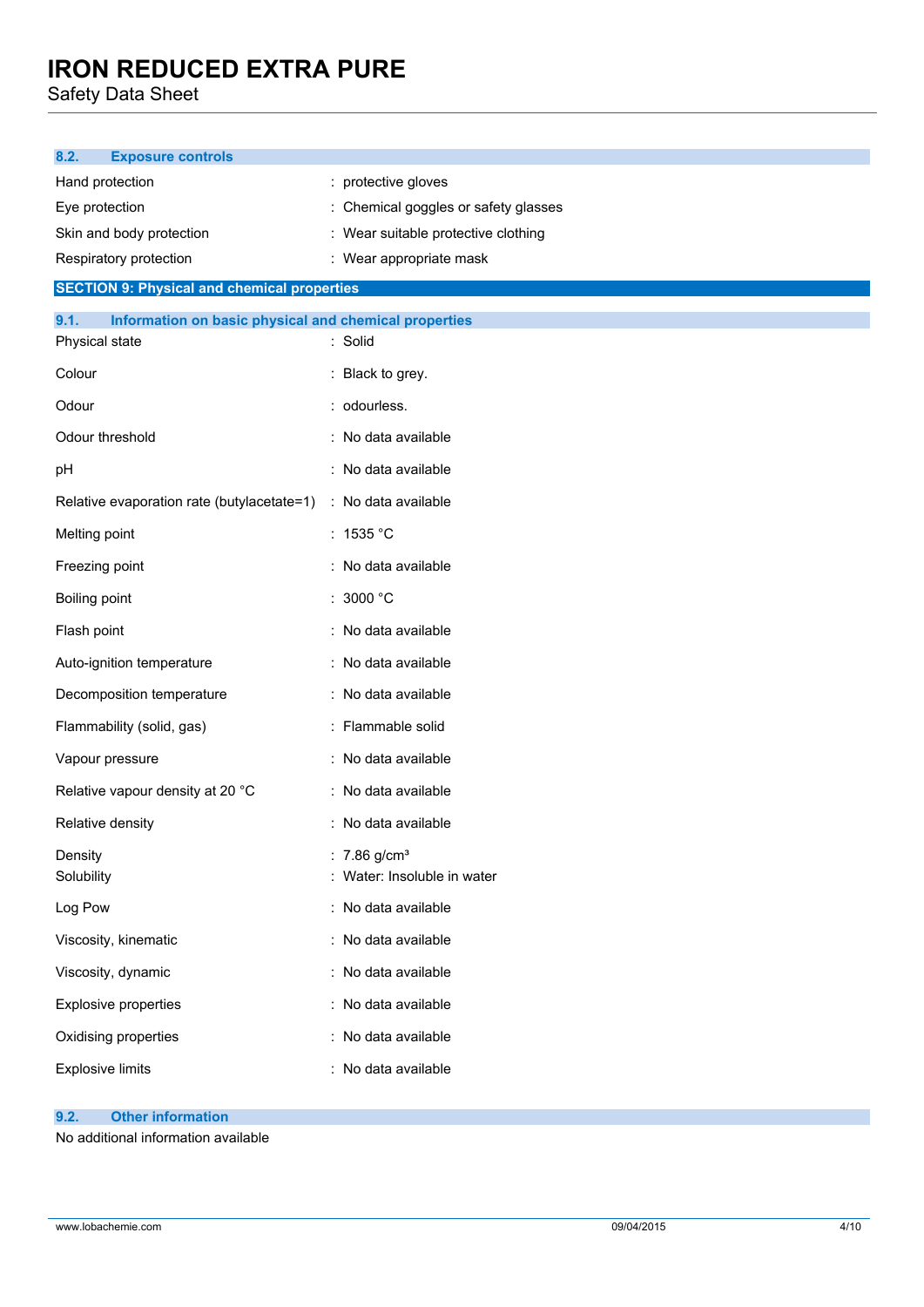Safety Data Sheet

| <b>SECTION 10: Stability and reactivity</b>                       |                     |
|-------------------------------------------------------------------|---------------------|
| <b>Reactivity</b><br>10.1.                                        |                     |
| No additional information available                               |                     |
| 10.2.<br><b>Chemical stability</b>                                |                     |
| Flammable solid. May form flammable/explosive vapour-air mixture. |                     |
| 10.3.<br><b>Possibility of hazardous reactions</b>                |                     |
| No additional information available                               |                     |
| <b>Conditions to avoid</b><br>10.4.                               |                     |
| Open flame. Overheating. Direct sunlight. Heat. Sparks.           |                     |
| 10.5.<br><b>Incompatible materials</b>                            |                     |
| No additional information available                               |                     |
| 10.6.<br><b>Hazardous decomposition products</b>                  |                     |
| May release flammable gases.                                      |                     |
| <b>SECTION 11: Toxicological information</b>                      |                     |
| 11.1.<br><b>Information on toxicological effects</b>              |                     |
| Acute toxicity                                                    | : Not classified    |
|                                                                   |                     |
| Skin corrosion/irritation                                         | Not classified      |
| Serious eye damage/irritation                                     | Not classified      |
| Respiratory or skin sensitisation                                 | Not classified<br>÷ |
| Germ cell mutagenicity                                            | Not classified      |
| Carcinogenicity                                                   | : Not classified    |
| Reproductive toxicity                                             | Not classified      |
| Specific target organ toxicity (single                            | Not classified      |
| exposure)                                                         |                     |
| Specific target organ toxicity (repeated<br>exposure)             | : Not classified    |
| Aspiration hazard                                                 | : Not classified    |
|                                                                   |                     |

### **SECTION 12: Ecological information**

**12.1. Toxicity** No additional information available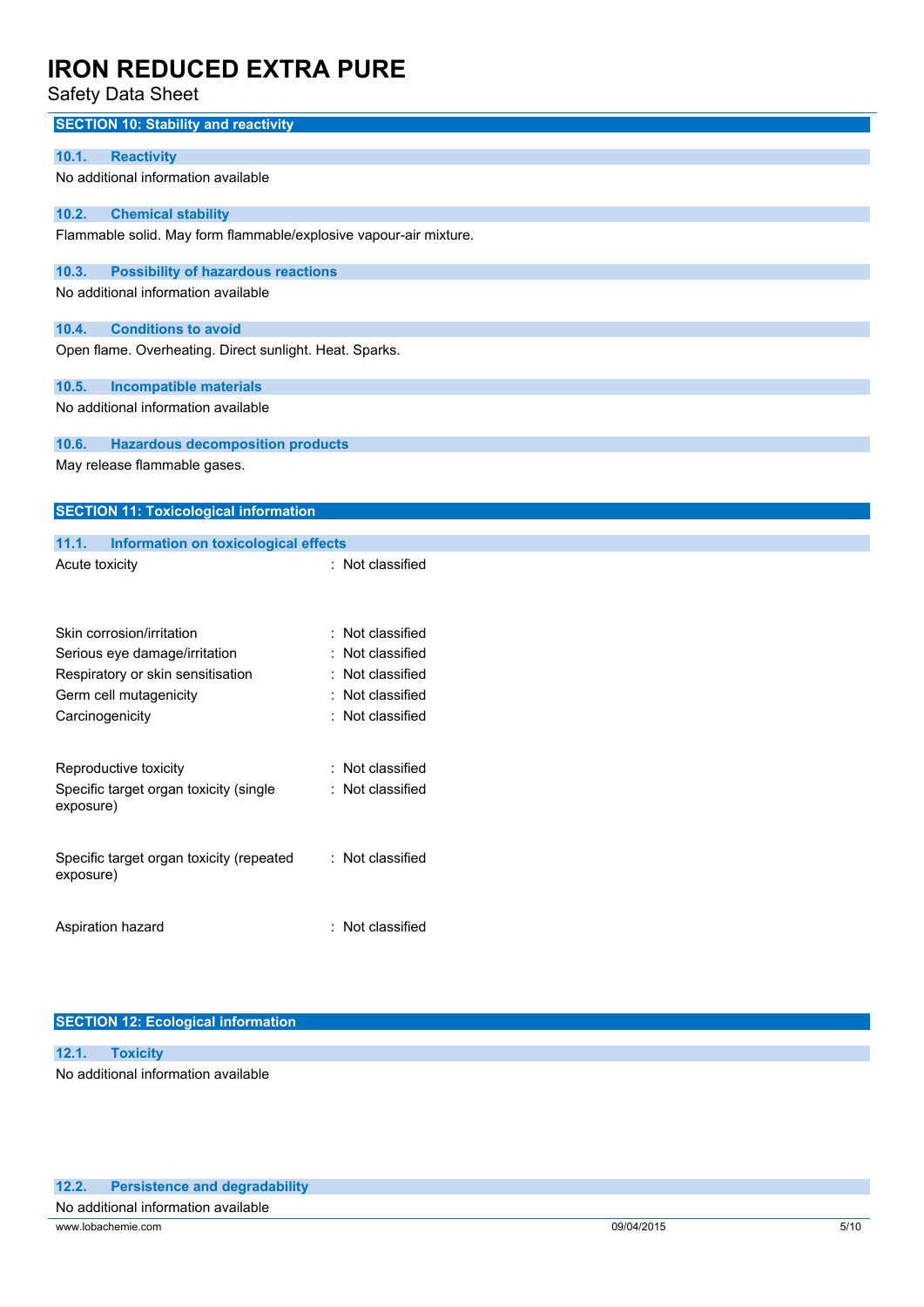Safety Data Sheet

| 12.3.<br><b>Bioaccumulative potential</b>                          |                                                                             |
|--------------------------------------------------------------------|-----------------------------------------------------------------------------|
| No additional information available                                |                                                                             |
| <b>Mobility in soil</b><br>12.4.                                   |                                                                             |
| No additional information available                                |                                                                             |
|                                                                    |                                                                             |
| 12.5.<br><b>Results of PBT and vPvB assessment</b>                 |                                                                             |
| No additional information available                                |                                                                             |
| 12.6.<br><b>Other adverse effects</b>                              |                                                                             |
| No additional information available                                |                                                                             |
| <b>SECTION 13: Disposal considerations</b>                         |                                                                             |
| 13.1.<br><b>Waste treatment methods</b>                            |                                                                             |
| Additional information                                             | : Handle empty containers with care because residual vapours are flammable. |
| <b>SECTION 14: Transport information</b>                           |                                                                             |
| In accordance with ADR / RID / IMDG / IATA / ADN                   |                                                                             |
| 14.1.<br><b>UN number</b>                                          |                                                                             |
| UN-No. (ADR)                                                       | 3089                                                                        |
| UN-No. (IMDG)                                                      | 3089                                                                        |
| UN-No.(IATA)                                                       | 3089                                                                        |
| UN-No.(ADN)<br>UN-No. (RID)                                        | 3089<br>3089                                                                |
|                                                                    |                                                                             |
| 14.2.<br><b>UN proper shipping name</b>                            |                                                                             |
| Proper Shipping Name (ADR)                                         | : METAL POWDER, FLAMMABLE, N.O.S.                                           |
| Proper Shipping Name (IMDG)                                        | METAL POWDER, FLAMMABLE, N.O.S.                                             |
| Proper Shipping Name (IATA)                                        | : METAL POWDER, FLAMMABLE, N.O.S.<br>: METAL POWDER, FLAMMABLE, N.O.S.      |
| Proper Shipping Name (ADN)                                         | : METAL POWDER, FLAMMABLE, N.O.S.                                           |
| Proper Shipping Name (RID)<br>Transport document description (ADR) | : UN 3089 METAL POWDER, FLAMMABLE, N.O.S., 4.1, III, (E)                    |
| Transport document description (IMDG)                              | : UN 3089 METAL POWDER, FLAMMABLE, N.O.S., 4.1, III                         |
| Transport document description (IATA)                              | : UN 3089 METAL POWDER, FLAMMABLE, N.O.S., 4.1, III                         |
| Transport document description (ADN)                               | : UN 3089 METAL POWDER, FLAMMABLE, N.O.S., 4.1, III                         |
| Transport document description (RID)                               | : UN 3089 METAL POWDER, FLAMMABLE, N.O.S., 4.1, III                         |
| 14.3.<br><b>Transport hazard class(es)</b>                         |                                                                             |
| <b>ADR</b>                                                         |                                                                             |
| Transport hazard class(es) (ADR)                                   | : 4.1                                                                       |
| Danger labels (ADR)                                                | : 4.1                                                                       |
|                                                                    |                                                                             |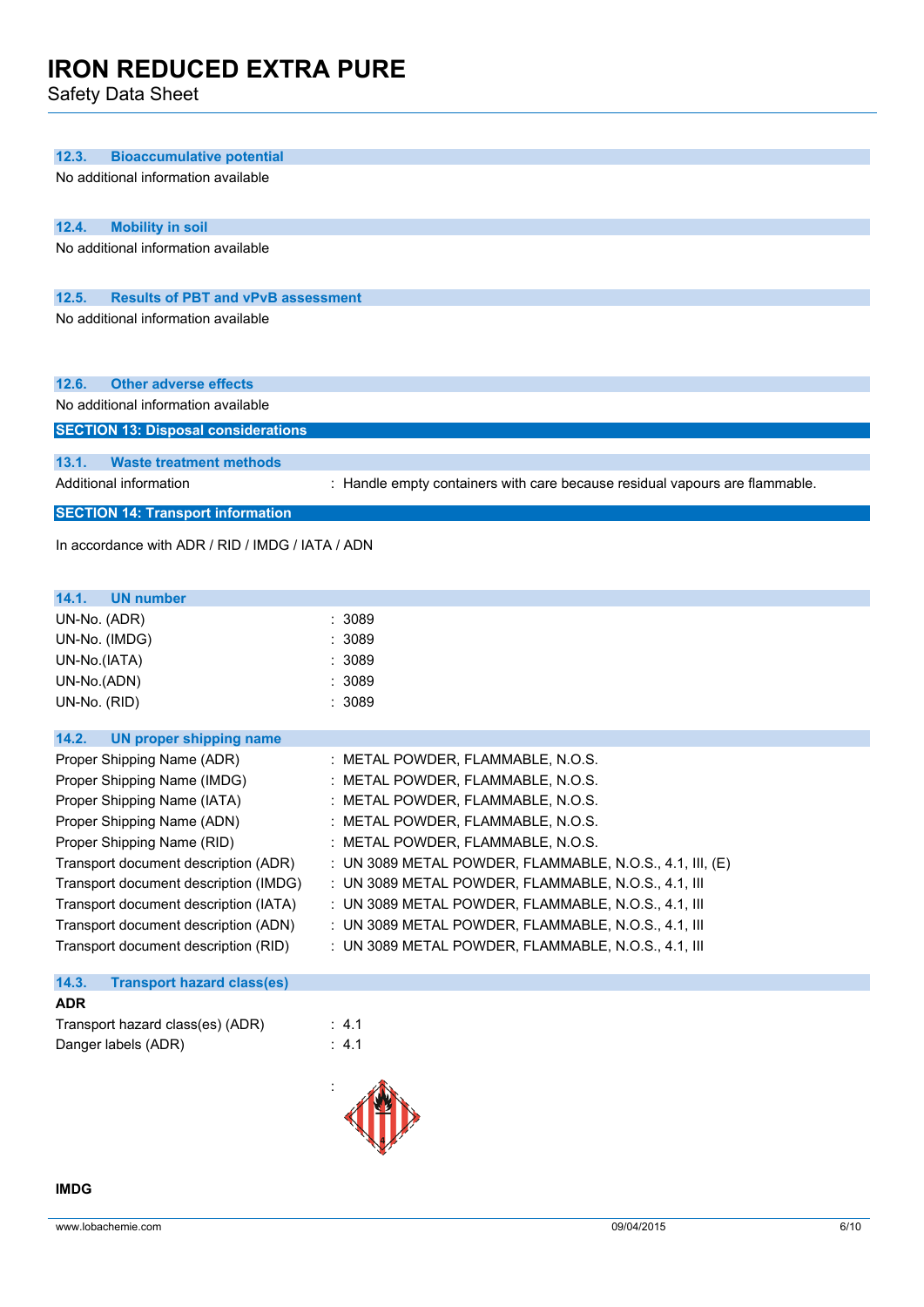### Safety Data Sheet

| Transport hazard class(es) (IMDG)                       | : 4.1          |
|---------------------------------------------------------|----------------|
| Danger labels (IMDG)                                    | : 4.1          |
|                                                         |                |
|                                                         |                |
| <b>IATA</b>                                             |                |
| Transport hazard class(es) (IATA)                       | : 4.1          |
| Hazard labels (IATA)                                    | : 4.1          |
|                                                         |                |
|                                                         |                |
|                                                         |                |
|                                                         |                |
| <b>ADN</b>                                              |                |
| Transport hazard class(es) (ADN)<br>Danger labels (ADN) | : 4.1<br>: 4.1 |
|                                                         |                |
|                                                         |                |
|                                                         |                |
|                                                         |                |
| <b>RID</b>                                              |                |
| Transport hazard class(es) (RID)                        | : 4.1          |
| Danger labels (RID)                                     | : 4.1          |
|                                                         |                |
|                                                         |                |
|                                                         |                |
| 14.4.<br><b>Packing group</b>                           |                |
| Packing group (ADR)                                     | $\colon$ III   |
| Packing group (IMDG)                                    | $\colon$ III   |
| Packing group (IATA)                                    | $\colon$ III   |
| Packing group (ADN)                                     | $\colon$ III   |
| Packing group (RID)                                     | $\colon$ III   |

# **14.5. Environmental hazards**

| Dangerous for the environment | No                                       |
|-------------------------------|------------------------------------------|
| Marine pollutant              | No.                                      |
| Other information             | : No supplementary information available |

| 14.6. | <b>Special precautions for user</b> |       |
|-------|-------------------------------------|-------|
|       | - Overland transport                |       |
|       | Classification code (ADR)           | : F3  |
|       | Special provision (ADR)             | : 552 |
|       | Limited quantities (ADR)            | : 5kg |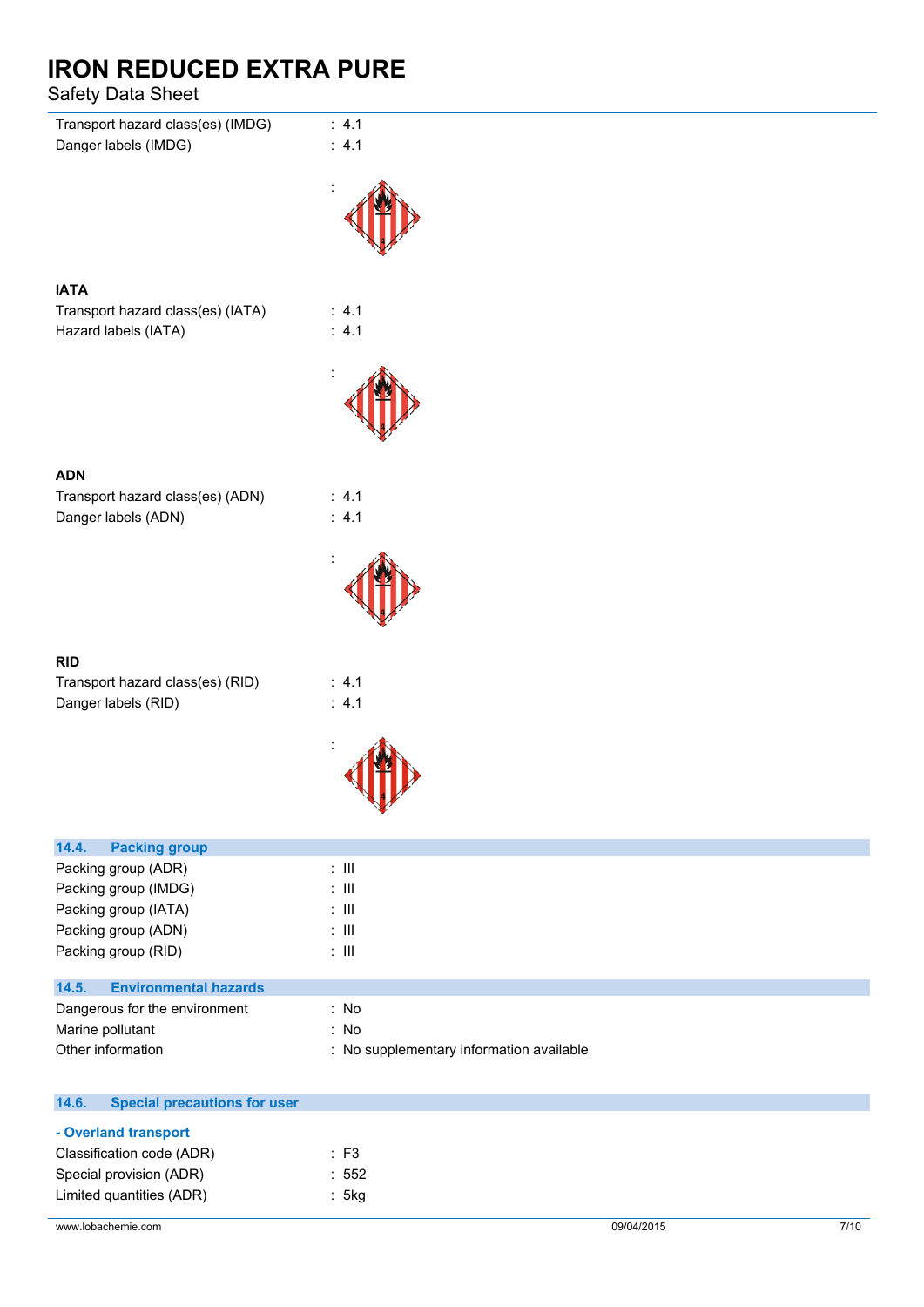### Safety Data Sheet

| Excepted quantities (ADR)                                    | : E1                |
|--------------------------------------------------------------|---------------------|
| Packing instructions (ADR)                                   | : P002, IBC08, R001 |
| Special packing provisions (ADR)                             | : B4                |
| Mixed packing provisions (ADR)                               | : MP11              |
| Portable tank and bulk container                             | : T1                |
| instructions (ADR)                                           |                     |
| Portable tank and bulk container special<br>provisions (ADR) | : TP33              |
| Tank code (ADR)                                              | : SGAV              |
| Vehicle for tank carriage                                    | : AT                |
| Transport category (ADR)                                     | : 3                 |
| Special provisions for carriage - Packages : V11<br>(ADR)    |                     |
| Special provisions for carriage - Bulk<br>(ADR)              | : VC1, VC2          |
| Hazard identification number (Kemler No.)                    | : 40                |
| Orange plates                                                |                     |
|                                                              | 40                  |
|                                                              | 3089                |
|                                                              |                     |
| Tunnel restriction code (ADR)                                | : E                 |
| EAC code                                                     | : 4Y                |
| - Transport by sea                                           |                     |
| Special provision (IMDG)                                     | : 223               |
| Limited quantities (IMDG)                                    | : 5 kg              |
| Excepted quantities (IMDG)                                   | : E1                |
| Packing instructions (IMDG)                                  | : P002              |
| IBC packing instructions (IMDG)                              | : IBC08             |
| IBC special provisions (IMDG)                                | : B2, B4            |
| Tank instructions (IMDG)                                     | $:$ T1              |
| Tank special provisions (IMDG)                               | : TP33              |
| EmS-No. (Fire)                                               | $:$ F-G             |
| EmS-No. (Spillage)                                           | : S-G               |
| Stowage category (IMDG)                                      | : B                 |
| Stowage and handling (IMDG)                                  | : H1                |
| Segregation (IMDG)                                           | : SG17, SG25, SG26  |
| MFAG-No                                                      | : 170               |
| - Air transport                                              |                     |
| PCA Excepted quantities (IATA)                               | : E1                |
| PCA Limited quantities (IATA)                                | : Y443              |
| PCA limited quantity max net quantity<br>(IATA)              | : 10kg              |
| PCA packing instructions (IATA)                              | : $446$             |
| PCA max net quantity (IATA)                                  | $: 25$ kg           |
| CAO packing instructions (IATA)                              | : 449               |
| CAO max net quantity (IATA)                                  | : 100kg             |
| Special provision (IATA)                                     | : A3                |
| ERG code (IATA)                                              | : 3L                |
|                                                              |                     |
| - Inland waterway transport                                  |                     |
| Classification code (ADN)                                    | $:$ F3              |
| Special provisions (ADN)                                     | : 552               |
| Limited quantities (ADN)                                     | : 5 kg              |
| Excepted quantities (ADN)                                    | : E1                |
| www.lobachemie.com                                           | 09/04/2015          |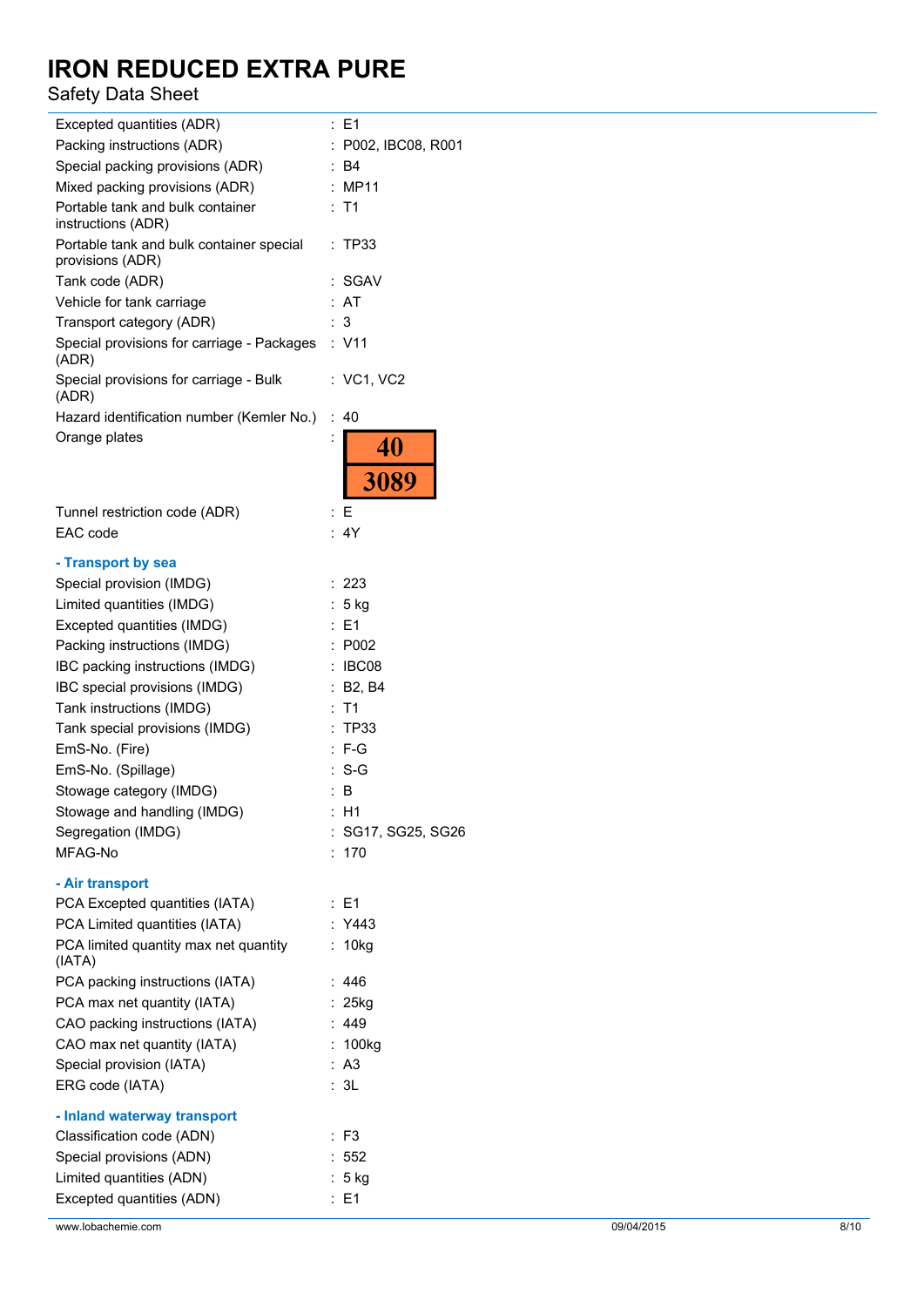Safety Data Sheet

| Equipment required (ADN)                                     | $:$ PP              |
|--------------------------------------------------------------|---------------------|
| Number of blue cones/lights (ADN)                            | $\therefore$ 0      |
| - Rail transport                                             |                     |
| Classification code (RID)                                    | $:$ F3              |
| Special provision (RID)                                      | : 552               |
| Limited quantities (RID)                                     | : 5kg               |
| Excepted quantities (RID)                                    | $\therefore$ E1     |
| Packing instructions (RID)                                   | : P002, IBC08, R001 |
| Special packing provisions (RID)                             | $\therefore$ B4     |
| Mixed packing provisions (RID)                               | : MP11              |
| Portable tank and bulk container<br>instructions (RID)       | $:$ T1              |
| Portable tank and bulk container special<br>provisions (RID) | : TP33              |
| Tank codes for RID tanks (RID)                               | : SGAV              |
| Transport category (RID)                                     | : 3                 |
| Special provisions for carriage - Packages<br>(RID)          | $\therefore$ W1     |
| Special provisions for carriage - Bulk<br>(RID)              | $:$ VC1, VC2        |
| Colis express (express parcels) (RID)                        | $\therefore$ CE11   |
| Hazard identification number (RID)                           | :40                 |
|                                                              |                     |

**14.7. Transport in bulk according to Annex II of MARPOL 73/78 and the IBC Code**

Not applicable

**SECTION 15: Regulatory information**

**15.1. Safety, health and environmental regulations/legislation specific for the substance or mixture**

### **15.1.1. EU-Regulations**

No REACH Annex XVII restrictions IRON REDUCED EXTRA PURE is not on the REACH Candidate List IRON REDUCED EXTRA PURE is not on the REACH Annex XIV List

#### **15.1.2. National regulations**

#### **Germany**

| AwSV/VwVwS Annex reference                                                     | : Water hazard class (WGK) nwg, non-hazardous to water (Classification according to<br>VwVwS, Annex 2; WGK No 748) |
|--------------------------------------------------------------------------------|--------------------------------------------------------------------------------------------------------------------|
| 12th Ordinance Implementing the Federal<br>Immission Control Act - 12. BlmSchV | : Is not subject of the 12. BlmSchV (Hazardous Incident Ordinance)                                                 |